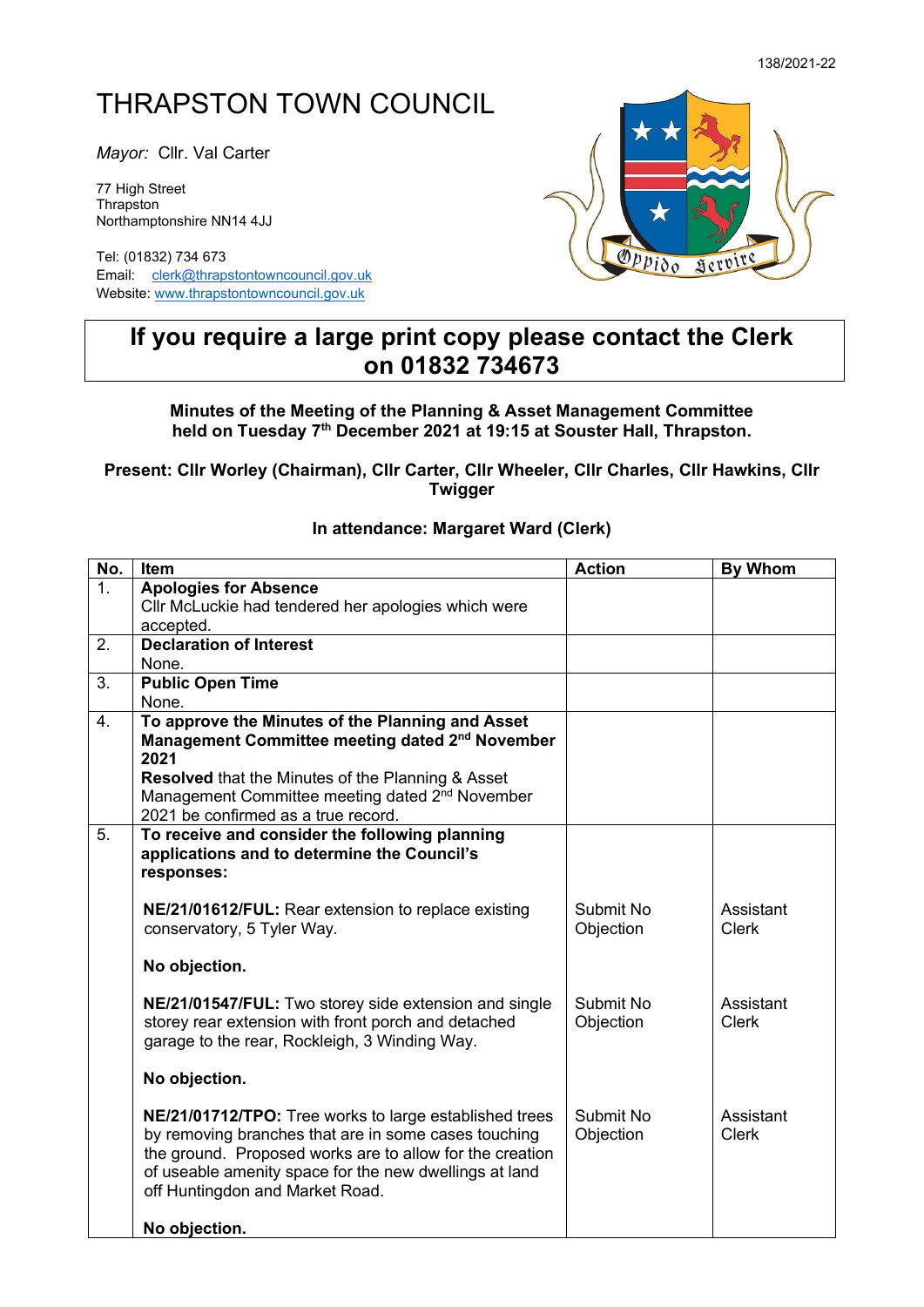|     | NE/21/01683/FUL: First floor side extension over existing<br>ground floor element at 6 Lakeside Close, Thrapston.                                                                                                                                                                                                                                                                                                                                                               | Submit No<br>Objection        | Assistant<br><b>Clerk</b> |
|-----|---------------------------------------------------------------------------------------------------------------------------------------------------------------------------------------------------------------------------------------------------------------------------------------------------------------------------------------------------------------------------------------------------------------------------------------------------------------------------------|-------------------------------|---------------------------|
|     | No objection.                                                                                                                                                                                                                                                                                                                                                                                                                                                                   |                               |                           |
|     | NE/21/01194/FUL: Construction of a brick clad, tiled roof,<br>with bi-fold doors, external outbuilding to house a<br>swimming pool at 137 Huntingdon Road, Thrapston.                                                                                                                                                                                                                                                                                                           | Submit No<br>Objection        | Assistant<br><b>Clerk</b> |
|     | No objection.                                                                                                                                                                                                                                                                                                                                                                                                                                                                   |                               |                           |
| 6.  | To receive notification of planning permissions<br>granted, refused and appealed:                                                                                                                                                                                                                                                                                                                                                                                               |                               |                           |
|     | NE/21/01530/FUL - Withdrawn: Retrospectively amend<br>the private drive approved under 16/01690/REM to a link<br>road outside Nos 118, 120 and 122 Kingfisher Road and<br>28 Starling Way at Land Off Huntingdon Road and<br>Market Road, Thrapston.                                                                                                                                                                                                                            | <b>Noted</b>                  |                           |
|     | NE/21/00919/FUL - Permission granted: Change of<br>use of premises to be used as a coffee roastery and<br>storage facility; including the installation of a flue pipe to<br>the rear and LPG gas tank cage to house 2 x 47kg<br>containers (external), land off Top Close.                                                                                                                                                                                                      | <b>Noted</b>                  |                           |
|     | NE/21/01410/FUL - Permission granted: Two storey<br>rear extension and removal of attached outbuilding at<br>102 Oundle Road.                                                                                                                                                                                                                                                                                                                                                   | <b>Noted</b>                  |                           |
| 7.  | To consider whether the Council wishes to fund the<br>installation of a blood pack at a cost of £600 on the<br>wall next to the new defibrillator on the sports<br>association building and agree action<br>Resolved to defer the purchase of blood packs until after<br>the budgets are agreed to ensure funds are not required<br>to offset the general reserves deficit then if budget allows<br>purchase two packs to be located alongside Council<br>owned defibrillators. | Review after<br>budget agreed | Assistant<br><b>Clerk</b> |
| 8.  | To receive and accept a quotation in the sum of<br>£378.85 from H J Horticulture Ltd to trim the hedges<br>on either side of Meadow Lane and cut down the                                                                                                                                                                                                                                                                                                                       |                               |                           |
|     | wildflower meadow<br>Resolved to accept the quotation and include in<br>maintenance contract when reviewed.                                                                                                                                                                                                                                                                                                                                                                     | <b>Inform Contractor</b>      | Assistant<br><b>Clerk</b> |
| 9.  | To receive and accept a quotation in the sum of<br>£184.00 from H J Horticulture Ltd to clear silt and<br>debris from the ditch on the green space on Osier<br>Way                                                                                                                                                                                                                                                                                                              |                               |                           |
|     | <b>Resolved</b> to accept the quotation and include in<br>maintenance contract when reviewed.                                                                                                                                                                                                                                                                                                                                                                                   | Inform Contractor             | Assistant<br><b>Clerk</b> |
| 10. | To receive and accept a quotation in the sum of                                                                                                                                                                                                                                                                                                                                                                                                                                 |                               |                           |
|     | £315.00 from H J Horticulture Ltd to repair the post<br>and rail fence at the skate park<br><b>Resolved</b> to accept the quotation.                                                                                                                                                                                                                                                                                                                                            | Inform Contractor             | Assistant<br><b>Clerk</b> |
| 11. | To receive a recommendation from H J Horticulture<br>(the Council's Groundskeeper) to request two packs<br>of coppice trees (60 trees in total) from Thrapston<br>and Raunds Rotary Club, through the Woodland<br>Trust as discussed at the Planning and Asset<br>Management Meeting in July, and accept a quotation                                                                                                                                                            |                               |                           |